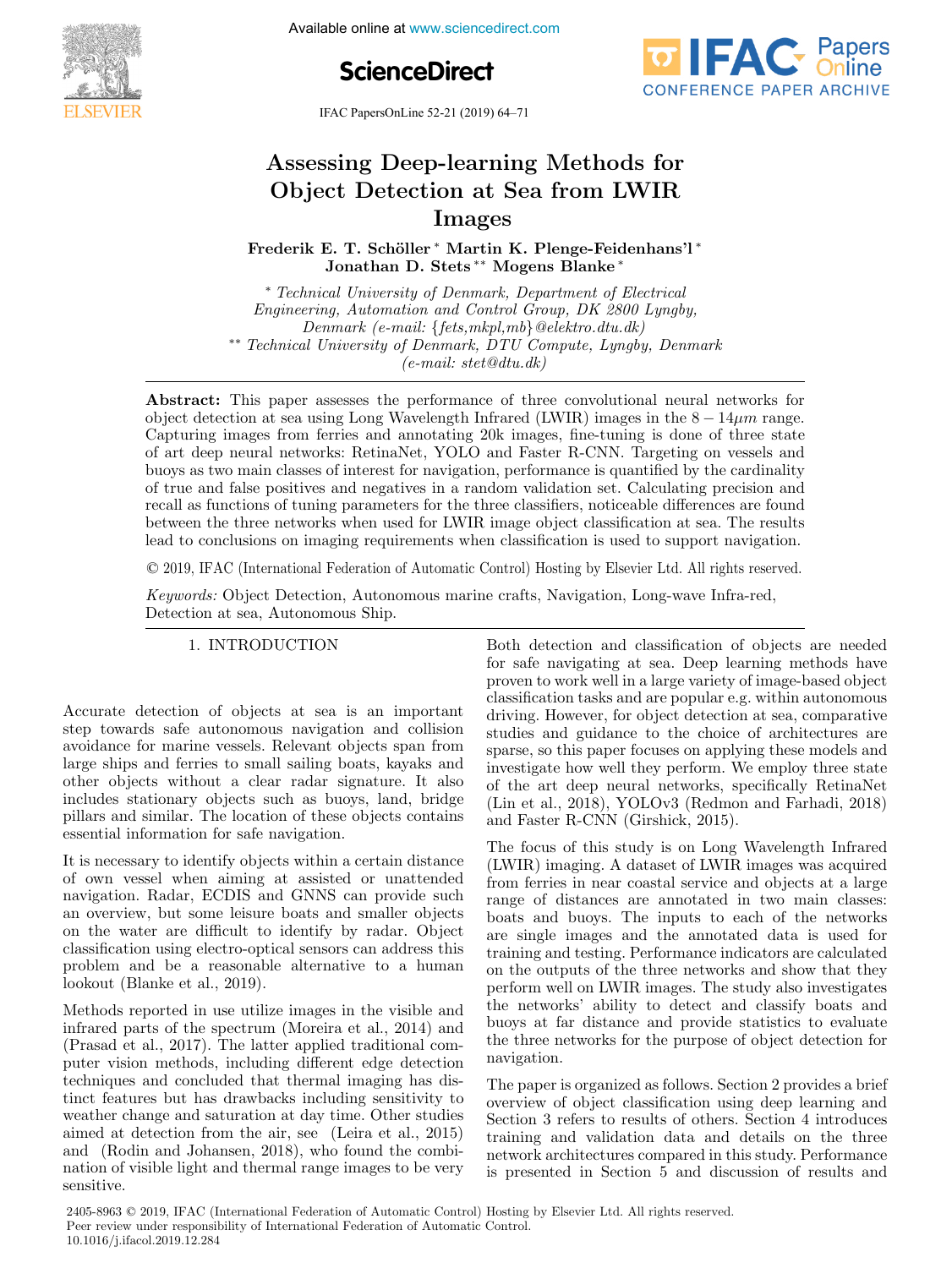of navigation perspectives in Sections 6 and 7. Section 8 presents the conclusions.

|  |  |  | Table 1. Acronyms and Abbreviations |
|--|--|--|-------------------------------------|
|--|--|--|-------------------------------------|

| abbreviation | meaning                                           |
|--------------|---------------------------------------------------|
| CNN          | Convolutional Neural Net                          |
| COCO         | Microsoft image dataset for deep learning         |
| CPA.         | Closest point of approach                         |
| <b>DTU</b>   | Technical University of Denmark                   |
| FP, FN       | False Positives / False Negatives                 |
| <b>FPN</b>   | Feature Pyramid Network                           |
| <b>GNSS</b>  | global navigation satellite system                |
| <b>I</b> oU  | Intersection over Union                           |
| <b>LWIR</b>  | Long Wave InfraRed $8-14\mu m$                    |
| <b>R-CNN</b> | Region-based CNN                                  |
| ROI.         | Region of Interest                                |
| RPN          | Region Proposal Network                           |
| small object | occupies an area less than 81 pixels              |
| minibatch    | number of images inferred before changing weights |
| TP, TN       | True Positives / True Negatives                   |
| YOLO         | You Only Look Once CNN                            |
| mAP          | Mean Average Precision                            |

#### 2. OBJECT DETECTION AND CLASSIFICATION

This study uses image-based object detection and classification to determine which objects are present in the relevant surroundings of own vessel and their approximate positions. Data-driven solutions to object classification, such as deep neural networks, have proved to give robust and accurate results but these require large sets of annotated training data. Techniques that require less or no prior data also exist but tend to be less generalisable than a learning-based approach.

The task for navigation includes not only to detect the presence of a particular object, say a sailing boat, in an image but also to provide a bounding box around the object and thereby make a localisation in the image. The localisation is needed for two reasons. One is to track an object between consecutive images frames, another is to estimate approximate bearing and distance using the geometry properties of the imaging (pinhole model) and knowing, by calibration or estimation, the optical axis of the camera. The relative position of other vessels is also useful for subsequent sensor fusion with data from Radar and AIS when these are available.

The tracking and sensor fusion parts of the data processing needs accurate bounding box location information in the image plane, and needs to know the class to which a detected object belongs. The focus of this paper is on obtainable quality of this object detection and classification. We use Convolutional Neural Networks (CNN) to perform this task.

A CNN consists of several layers of convolutions, and multiple filters are trained for each layer. After training the network, the filter output in each layer of the CNN are features in the input images. These features are very general in the top most layers of the network, e.g. lines, corners, but become more specific in the deeper layers of a CNN.

A fully connected neural network is used to classify the features generated by the CNN, mapping the features to a vector that contains the predictions for each class in the dataset. Fully connected means that the mapping from input to output of each layer is a linear combination of all the inputs instead of a convolution.

### 3. RELATED RESEARCH

Several previous works address object detection, classification and tracking in a maritime environment. Surveys including (Moreira et al., 2014) list the generic approaches and in particular show results with infrared and visible light images. Challenges include waves that can cause a rapid change in the frame of reference (Fefilatyev et al., 2012), sudden change of illumination and unwanted reflections from the water (Bloisi et al., 2014), and the possibility of poor weather conditions that reduce the range of sight. The thermal range  $8-14\mu m$ , referred to as the LWIR range, has salient features in avoiding these artifacts and has the ability to provide clear images without daylight. LWIR imaging has, however, been quoted to be difficult  $-$  to analyse (Prasad et al., 2017).

Other studies have covered images of the marine environments, seen from a ship or from an aircraft and deep learning methods were found effective by (Leclerc et al., 2018) and (Bousetouane and Morris, 2016). Other methods, in particular edge detection, was emphasized for airborne use in (Rodin et al., 2018) and (Rodin and Johansen, 2018). While deep learning methods have been applied, a comparison of performance of CNN networks' ability to detect and classify objects at sea has not been reported in the open literature for LWIR imaging. This has been the motivation for this research.

## 4. METHOD

This section describes the dataset used for training and evaluation, and introduces the three object detection networks selected for this study.

#### 4.1 Dataset

A dataset of 21322 LWIR images is used to assess the neural networks. Images in the dataset are from different ferries sailing in the southern Funen archipelago with a camera facing in the direction of travel. The sensor used for obtaining the images is a Dalsa Calibir 640 GigE, equipped with a 90 $\degree$  lens, and has a resolution of 640  $\times$  480 pixels.

The images were annotated with bounding boxes using custom software. The annotations were split in to two main classes, boat and buoy, but the boat class was split into the sub-classes ferry, merchant vessel, vessel under oars, sailboat and motorboat. Attributes to *sailboat* are *sails* up and sails down, and general attributes are fishing, not manoeuverable, and others for which particular traffic rules at sea are described in COLREGs. This paper addresses object classification in the two main classes, as our primary goal is the assessment of the performance of different neural networks in a general maritime setting. Table 2 shows the cardinality of objects in the dataset.

There is approximately one annotation per image, however, it should be taken in to account that the annotations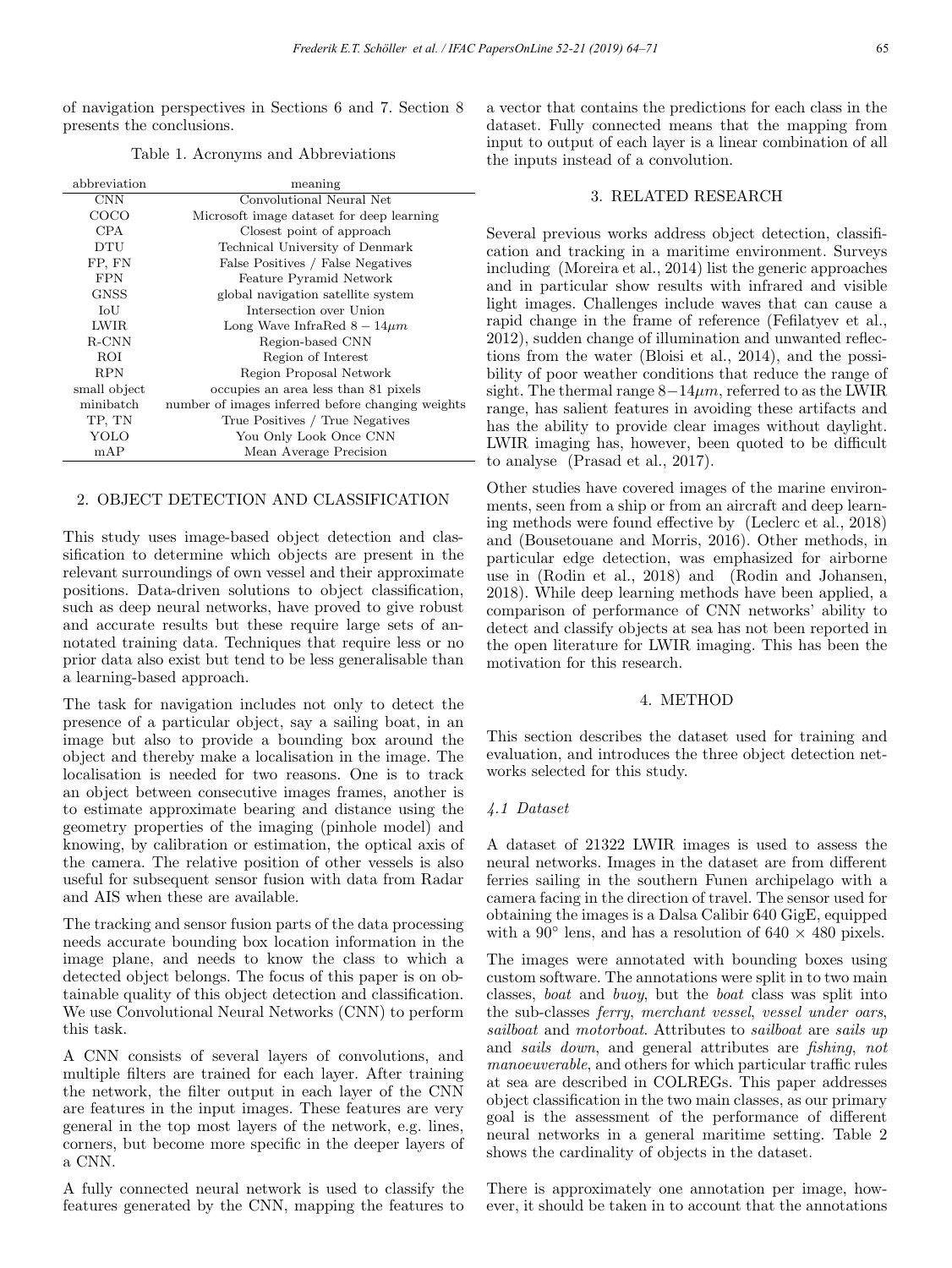Table 2. Occurrences of classes in the dataset

| Total images | Boats | Buoys |
|--------------|-------|-------|
| 21322        | 26343 | 5644  |



Fig. 1. Annotation Example: Images with annotations of several types. The boat classes shown here are consolidated before training of the network.

are not evenly distributed over the dataset. That is, there are many images containing no annotation, along with images containing several annotations. An example of an image with many annotations is shown in Figure 1.

# 4.2 Network Architectures

We assess three state of the art object detection networks; RetinaNet, YOLOv3 (You Only Look Once, Version 3) and Faster R-CNN. In the following we briefly introduce the architecture of each of the networks and why they are interesting to investigate for our specific application.

The three networks have been selected, partly because they show good results on the MS COCO and PASCAL VOC datasets, see Zhang et al. (2018), but also because they cover a range of different network types. Faster R-CNN is a classical two-stage detector which generally yields the best results, but is quite slow. RetinaNet is a one-stage detector that uses a novel loss function, that has shown to increase performance to levels comparable to the two-stage detectors. YOLOv3 is a very fast onestage detector, but it does sacrifice some performance to achieve these fast inference times.

Common for the networks is that a loss function is need during training in order to address the models performance in a given training point. A loss function commonly used for classification tasks is the cross entropy (1),

$$
CE(p, y) = -\sum_{c=1}^{M} y_{o,c} \log(p_{o,c}), \qquad (1)
$$

where  $M$  is the number of classes,  $y$  is a binary indicator telling if class c is the correct classification for observation  $o$ , and  $p_{o,c}$  is the predicted probability that observation  $o$ belongs to class c.

In a binary case, i.e when two classes are used, the cross entropy is defined as (2),

$$
CE(p, y) = \begin{cases} -\log(p) & \text{if } y = 1\\ -\log(1 - p) & \text{otherwise} \end{cases}
$$
 (2)

In learning networks, a *loss function* is used to express the difference between actual and predicted output, say  $\epsilon = y - \hat{y}$ . One example of a loss function is the mean square error  $J = \sum \epsilon_i^2$  that, however, has a very high penalty for outliers. For regression tasks, a smooth  $L_1$  loss can be used,

$$
smooth_{L_1}(\epsilon) = \begin{cases} 0.5\epsilon^2 & \text{if} |\epsilon| < 1\\ |\epsilon| - 0.5 & \text{otherwise,} \end{cases} (3)
$$

The smooth  $L_1$  loss function in (3) is used in two of the CNN networks we employ.

**RetinaNet** RetinaNet is a convolutional network consisting of a backbone network and two subnetworks (Lin et al., 2018). The backbone network constructs a convolutional feature space from the input image. The backbone net can be any preferred convolutional network which means the RetinaNet architecture can accommodate a backbone CNN in an off-the-shelf fashion. The two subnetworks perform convolutional object classification and bounding box regression, respectively. The output of the backbone is arranged as a Feature Pyramid Network (FPN) in order to improve multi-scale predictions, see (Lin et al., 2017). RetinaNet makes use of anchor boxes to estimate the bounding box of an object, using a set of predetermined bounding box candidates of various sizes and aspect ratios. During training, an anchor is assigned to a ground truth box if intersection-over-union (IoU) between labelled and observed is above a threshold, here set to  $h_{is-object} = 0.5$ . If an anchor has an IoU less than  $h_{is-background} = 0.4$  it is assigned to the background class. Anchors with an IoU between the two thresholds are ignored during training. If an anchor has been assigned to a ground truth, it will be fed to the regression subnetwork where the smooth  $L_1$  loss is used to estimate the center coordinates of the bounding box together with its height and width.

Each level of the FPN will have 9 anchors assigned to each cell of the feature space. The anchors will have a size corresponding to the scale of the given level. RetinaNet uses five pyramid levels, with each level having its own pair of classification and regression subnetworks. The five pairs are concatenated such that the outputs corresponds to objects at all levels.

A salient new feature of the RetinaNet was the loss function, Focal Loss, used for classification, which allows better classification of background and distant objects in areas with dense objects or large differences between near and far away objects.

Rewriting the binary cross entropy (2),

$$
CE(p, y) = CE(pt) = -log(pt),
$$

$$
pt = \begin{cases} p & \text{if } y = 1\\ 1 - p & \text{otherwise} \end{cases}
$$
(4)

after which (Lin et al., 2018, p. 3) defined a Focal Loss,

$$
FL(p_t) = -\alpha_t (1 - p_t)^\gamma \log(p_t),\tag{5}
$$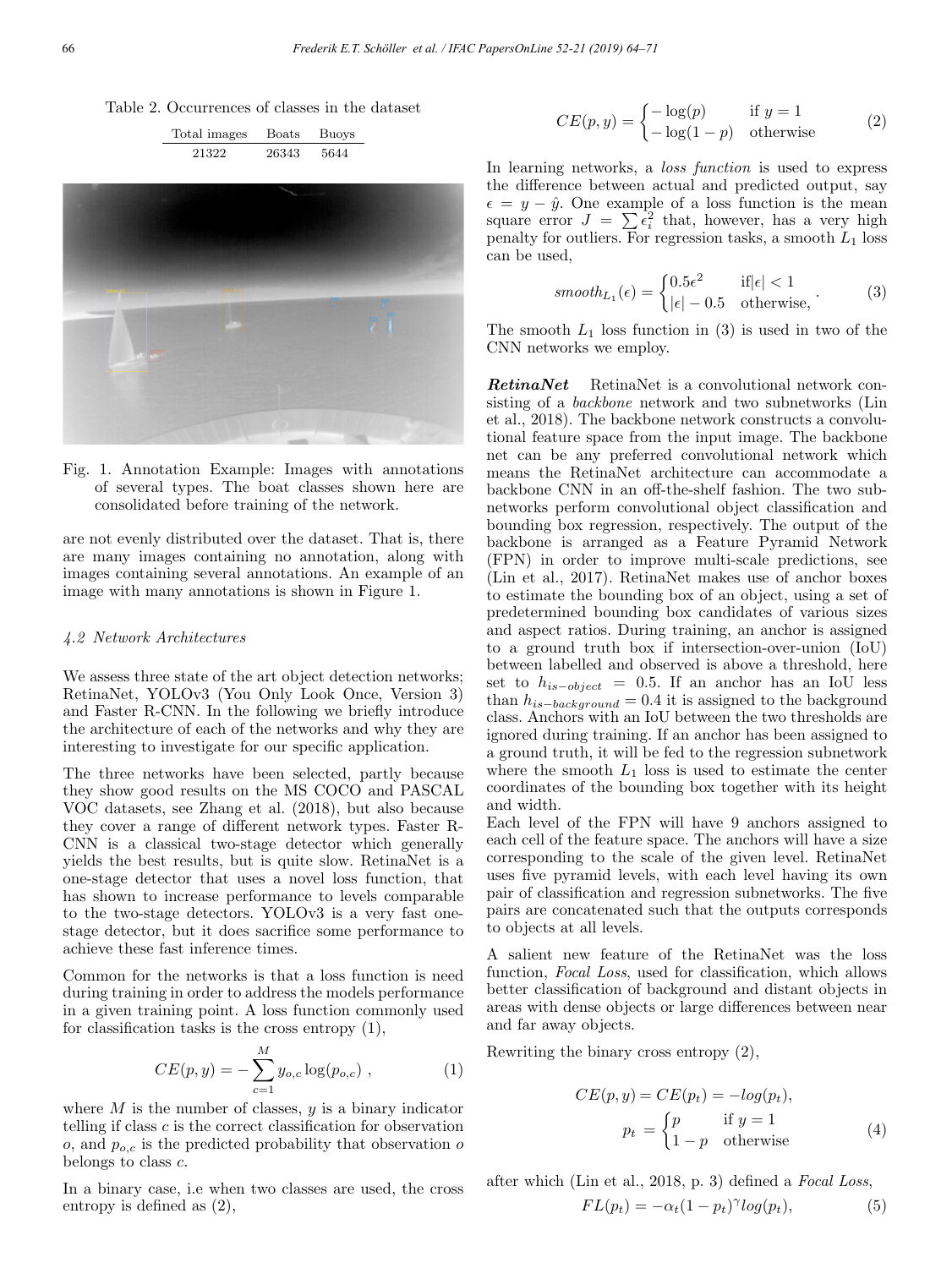where the factor  $(1 - p_t)^\gamma$  focuses the loss such that easy training examples are down-weighted, thus addressing the imbalance caused by the background class being overrepresented, and  $\alpha_t$  is a balancing factor.

For this article, RetinaNet was implemented using the Tensorflow Object Detection API (Huang et al., 2017). They find anchor sizes and aspect ratios using K-means clustering to accommodate the abundance of small objects in a dataset. The backbone network is ResNet-50 by (He et al., 2016). Training was initialized using weights trained on the COCO dataset (Lin et al., 2014).

YOLOv3 YOLOv3 is the latest addition to the YOLOtype networks, see (Redmon and Farhadi, 2018). YOLOv3 is, like RetinaNet, a one-stage detector, meaning that the input image is put through a network once yielding a set of predicted bounding boxes and classes. YOLOv3 consists of a backbone network for feature extraction and a number of sub-networks for bounding box regression and classification. Unlike RetinaNet, which uses an off-theshelf feature extraction network, YOLOv3 uses a custom network called Darknet-53. Bounding box regression is done in a FPN-inspired way on three different scales. For each scale, the feature map is divided into a grid, on which three anchor boxes are assigned to each grid cell. The size and aspect ratio of the anchor boxes are predetermined using K-means on the dataset. Each anchor box with a ground truth IoU of above 0.5 is assigned to that ground truth box. Anchors with an overlap less than 0.5 is assigned to the background class. The appropriate anchor boxes are then sent to the regression network and classification network. YOLOv3 tries to take the class imbalance between the background and the ground truth into account by scaling down the loss by a set factor in case the current anchor box does not overlap a ground truth. For training, an open source implementation has been used (qqwweee, 2018). Training weights are initialized using weights trained on the COCO dataset (Lin et al., 2014). Due to the way the feature maps is divided into a grid, YOLOv3 only accepts square images. The inputs are therefore reshaped to  $640 \times 640$  pixels during training.

Faster R-CNN One of the latest members of the family of region convolutional neural networks (R-CNN) is Faster R-CNN by (Ren et al., 2017). It builds upon the methods developed for the networks R-CNN by (Girshick et al., 2014) and Fast R-CNN by (Girshick, 2015). They all predict the contents of regions in images, by outputting bounding boxes and a prediction score for each candidate region fed to the networks.

The main difference between the different flavors of R-CNN are the methods by which interesting regions in the images are extracted. In R-CNN by (Girshick et al., 2014), regions of interest (ROI) are extracted using a selective search algorithm as proposed by (Uijlings et al., 2013). Each of these candidate regions are then fed to a CNN, which classifies the contents of these regions. Furthermore, a regression of the region is predicted to adjust the bounding box of the object contained in the candidate region. The selective search algorithm used in the R-CNN network makes inference times long, and as such this network is not suited for real-time applications.



Fig. 2. Overview of the structure of the faster R-CNN, redrawn from (Ren et al., 2017).

Fast R-CNN by (Girshick, 2015) improves upon the method of generating ROI by reversing the order in which information is fed to the CNN. By feeding the input image directly to the CNN and extracting ROI from the output feature map, the number of inferences through the CNN can be reduced from 2000 in the original paper to one per image. The resulting ROI are warped into a fixed shape in order to pass them through the fully connected classification and regression layers. Although the selective search algorithm is still used to determine the best ROI, inference times are reduced by an order of magnitude in Fast R-CNN.

The Faster R-CNN, (Ren et al., 2017), aims to further improve inference time for the R-CNN networks, by determining ROI using a separate neural network, called the Region Proposal Network (RPN), instead of the selective search algorithm. This RPN is trained alongside the CNN used for generating the feature map, and the ROI generated from it are reshaped using ROI pooling to handle the fixed input requirement for the fully connected layers. This further decreases inference times by an order of magnitude, making the network usable in near real time applications. An overview of this network is shown in Figure 2.

In the RPN, a binary label can be assigned to each anchor at each position in the image corresponding to a position in the feature map. The value of the label is based on the intersection over union (IoU) with any of the ground truth boxes present in the image. A positive label is assigned to any anchor positioned such that its IoU with the ground truth box is larger than 0.7, i.e  $IoU > 0.7$ , and a negative label is assigned to anchors with  $0.0 \leq I_0 U < 0.3$  with any ground truth box.

Anchors with an ambiguous IoU in the range [0.3; 0.7] are not assigned any label, and therefore will not contribute to the loss of the RPN. The objective function sought to be minimized in the RPN of the Faster R-CNN is defined as (Ren et al., 2017),

$$
L(p_i, t_i) = \frac{1}{N_{cls}} \sum_{i} L_{cls}(p_i, p_i^*) + \lambda \frac{1}{N_{reg}} \sum_{i} p_i^* L_{reg}(t_i, t_i^*),
$$
\n(6)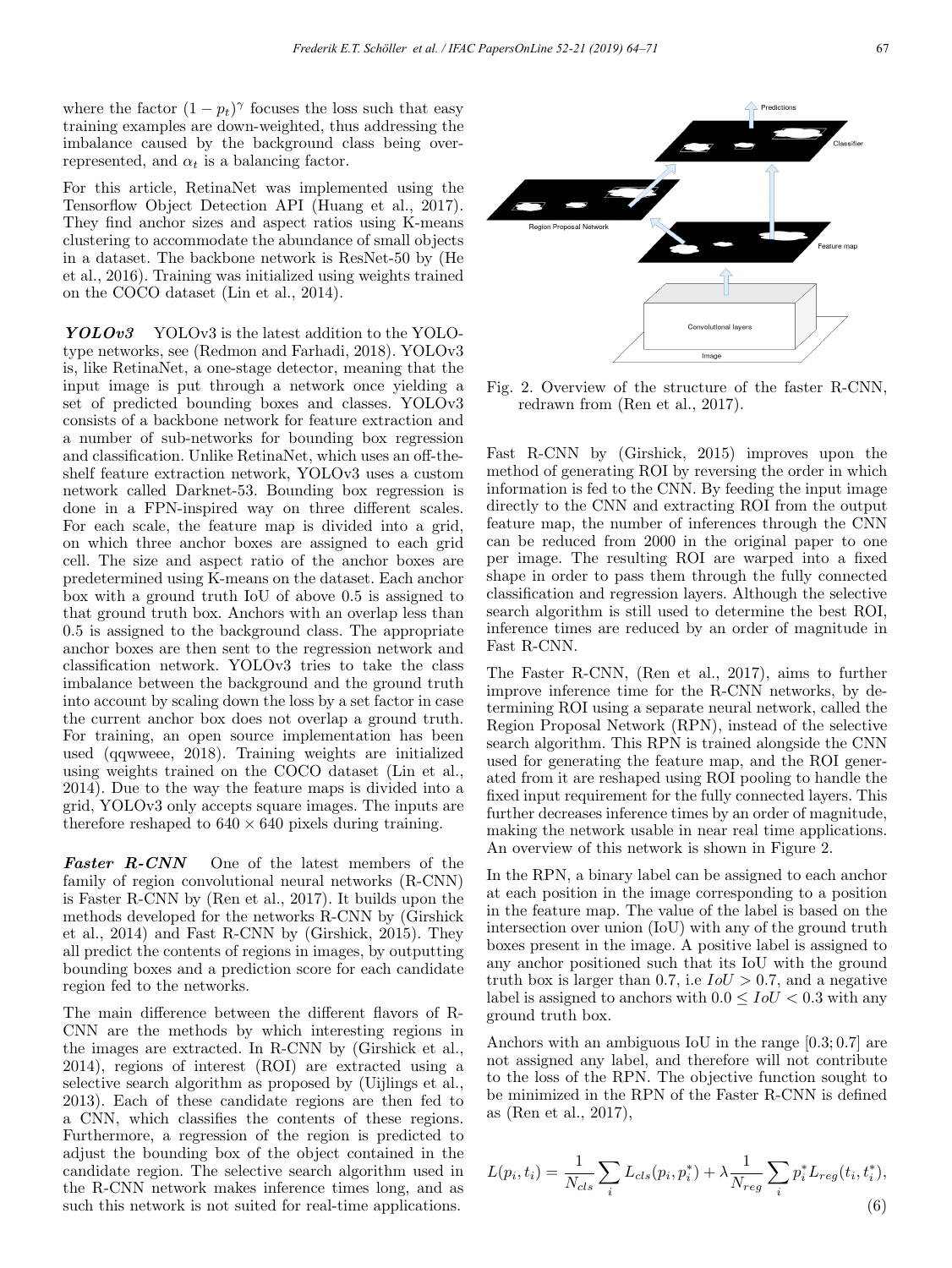where i is the index of an anchor in a minibatch,  $p_i$  is the predicted label of an anchor,  $p_i^*$  is 1 if the anchor is a positive sample and 0 if it is a negative sample.  $t_i$  and  $t_i^*$ is a vector containing the coordinates of the predicted box and ground truth box for positive anchors, respectively.

The two terms in  $(6)$  are normalized by  $N_{cls}$ , the minibatch size and  $N_{reg}$ , which is the number of anchor locations. With available GPU memory,  $N_{cls} = 1$  in this study.  $\lambda$  is a balancing parameter used to weigh the contributions of the two terms in the total loss score (6).  $\lambda$  was set such the the two terms contribute equally to the loss in (Ren et al., 2017).

The loss function used for the classifier term in  $(6)$ ,  $L_{cls}$ is the log loss, while the regression term,  $L_{req}$ , uses the robust loss function defined in (Girshick, 2015):

$$
L_{reg} = \sum_{i \in \{x, y, w, h\}} \text{smooth}_{L_1}(t_i - t_i^*), \tag{7}
$$

where  $smooth_{L_1}$ , is the smooth  $L_1$  loss function defined in (3).

The region proposals generated by RPN are then classified using the Fast R-CNN network. The training of the two networks are performed by alternating training, i.e. the RPN is trained first, and the proposals from this is then used to train the Fast R-CNN network. The Fast R-CNN network is then used to initialize the RPN, and so on.

For training the Faster R-CNN used in this paper, we used the images as is, i.e. as  $640 \times 480$  pixels in size and we employed transfer learning on the ResNet-50 feature extractor. This particular version of ResNet-50 uses atrous convolutions to increase the receptive field of the features extracted. For anchors, sizes of 8, 16, 32, 64 and 96 pixels were used along with aspect ratios of 0.5, 1 and 2. A *stride* of 8 was chosen for the feature extractor, due to the small features present in our dataset.

To limit the number of region proposals, non-maximum suppression is used, such that we only get the 300 most significant detections from the RPN. Furthermore, only 100 detections are allowed per class per image to reduce class imbalance. For this article, Faster R-CNN was implemented using Tensorflow Object Detection API (Huang et al., 2017).

#### 5. RESULTS

Comparing the methods, each network was evaluated on a common validation set, which was generated by randomly choosing 10% of the images in our dataset. Evaluation was done by computing precision and recall (8), and by mean average precision (9),

$$
precision = \frac{TP}{TP + FP}
$$

$$
recall = \frac{TP}{TP + FN},
$$

$$
(8)
$$

where  $TP$  denotes the sum of true positives in the validation set, i.e the number of instances correctly detected,  $FP$  the total number of false positives and  $FN$  are missed detections. A detection was deemed correct if a predicted bounding box and the true bounding box had an IoU above a given threshold. The predicted class should furthermore match that of the ground truth.

While evaluating, the classes were split into two depending on the pixel area. This was done as it was desired to detect an object as soon as possible when at sea. The area threshold for when an object is considered as small was set to 81 pixels. The threshold was determined by inspecting a histogram showing model detection versus pixel area, an example of which can be seen in Figure 4.

For method evaluation, it can be relevant to look at the precision-recall curves. A precision-recall curve is made by calculating the precision and recall of a model for a range of confidence and IoU thresholds, yielding a plot which shows the performance of a given model. A good model will have curves close to a precision and recall of 1, meaning that all data points were detected, and correctly classified. Plotting the precision-recall curve for a different set of IoU thresholds shows the methods ability to position the bounding boxes correctly.

Figure 3 show the precision-recall curves of the three models. It can be seen that Faster R-CNN is able to obtain a significantly better recall than the other methods with comparable precision. RetinaNet seems to have the overall lowest recall, and precision. YOLO lies somewhat in the middle between the two. These results are further supported by the results put forward in Table 6. Faster R-CNN is furthermore better at positioning bounding boxes relative to the ground truth, since the curves lie closer to each other across the IoU thresholds.

From the precision-recall curves, the average precision (AP) and mean average precision (mAP) can be computed.  $AP(q)$  for object class q is obtained by integrating precision  $p(r|q)$  as function of recall r, and mAB by averaging over Q object classes,

$$
AP(q) = \int_0^1 p(r|q)dr, \; mAP = \frac{1}{Q} \sum_{q=1}^Q AP(q). \tag{9}
$$

The mA was calculated for three different IoU thresholds, i.e. a detection has to have an IoU larger than the threshold to be counted as a true positive. The  $mAP$  results are presented in Table 3.

Table 3. Mean average precision

|                | F-RCNN |      | R-Net YOLOv3 | - R-Net-U |
|----------------|--------|------|--------------|-----------|
| $mAP@0.25$ IoU | 0.93   | 0.96 | 0.97         | 0.94      |
| mAP@0.50 IoU   | -0.81  | 0.86 | 0.90         | 0.90      |
| $mAP@0.75$ IoU | -0.32  | 0.33 | 0.29         | 0.40      |

In terms of mAP, the performance of the networks are quite similar at lower IoU thresholds. However, the upscaled RetinaNet is better at placing the bounding boxes, as shown by the higher mAP for the 0.75 IoU threshold.

The performance of the models on the different classes can be further investigated via their confusion matrices. The layout of such a matrix is shown in Table 4.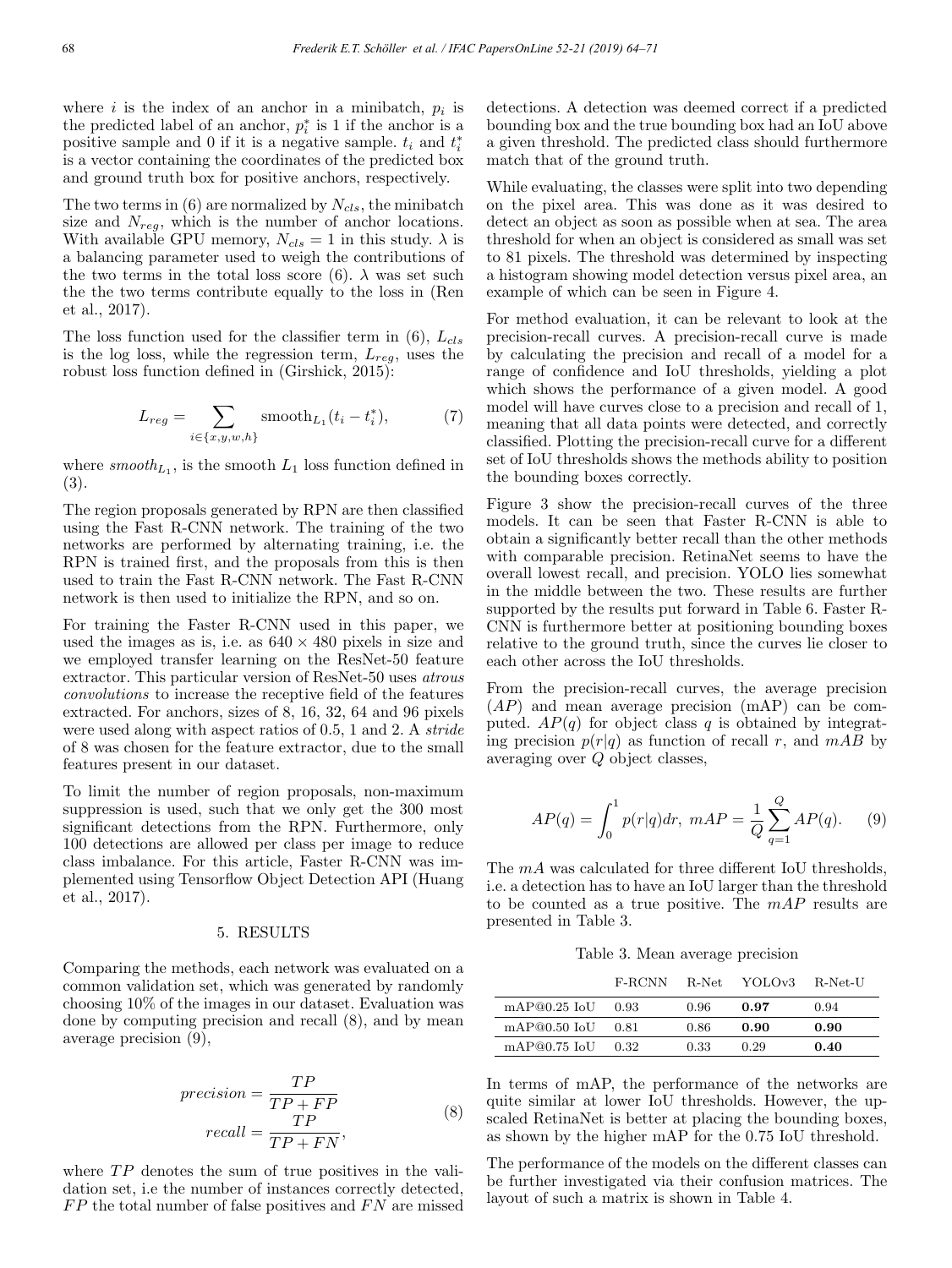

Fig. 3. Average precision-recall curves for RetinaNet, YOLOv3 and Faster R-CNN.

Table 4. Sample confusion matrix

$$
\frac{\text{SS}}{\text{TP} + \text{FP}}
$$

Table 7. Average inference time on GTX 1080 GPU

| Class. |     |
|--------|-----|
|        | нP. |
|        |     |

where TN will be left out, as this metric is ill defined for the bounding box prediction problem.

The confusion matrices are computed using an IoU threshold of 0.3 and a classification confidence threshold of 0.6. A relatively low IoU threshold is chosen to favor a high recall, especially for small objects, as a small positioning error will result in a large change in IoU due to the relatively large ratio between the size of a pixel and the size of a small object.

Table 5 shows the resulting confusion matrices. Inspection shows that Faster R-CNN performs the best in all categories with both YOLOv3 and RetinaNet having difficulties with smaller objects, which is evident from Table 6, when looking at the precision and recall for the two classes. Average inference time for single images, using a Geforce GTX 1080 GPU, is summarized in Table 7.

Table 5. Confusion matrices for CNN models

|       | Faster R-CNN |    | RetinaNet |      | YOLOv3         |  |      |                |
|-------|--------------|----|-----------|------|----------------|--|------|----------------|
| Buoy  |              |    |           |      |                |  |      |                |
|       | 204          | 15 |           | 176  | 3              |  | 198  | $\overline{0}$ |
|       | 16           |    |           | 44   |                |  | 22   |                |
| Small |              |    |           |      |                |  |      |                |
|       | 329          | 19 |           | 181  | $\overline{2}$ |  | 291  | 21             |
|       | 67           |    |           | 215  |                |  | 105  |                |
| Boat  |              |    |           |      |                |  |      |                |
|       | 1717         | 70 |           | 1536 | 100            |  | 1496 | 5              |
|       | 53           |    |           | 234  |                |  | 274  |                |
| Small |              |    |           |      |                |  |      |                |
|       | 873          | 40 |           | 435  | 17             |  | 801  | 26             |
|       | 222          |    |           | 660  |                |  | 294  |                |

Table 6. Precision (P) and recall (R)

|              | F-RCNN | $R-Net$ | YOLOv3 | $R-Net-U$ |
|--------------|--------|---------|--------|-----------|
| Average P    | 0.96   | 0.95    | 0.98   | 0.98      |
| Average R    | 0.90   | 0.67    | 0.80   | 0.86      |
| Buoy P       | 0.93   | 0.98    | 1.00   | 0.99      |
| Buoy R       | 0.93   | 0.80    | 0.90   | 0.95      |
| Small buoy P | 0.95   | 0.99    | 0.93   | 0.95      |
| Small buoy R | 0.83   | 0.46    | 0.73   | 0.76      |
| Boat P       | 0.96   | 0.94    | 1.00   | 0.99      |
| Boat R       | 0.97   | 0.87    | 0.85   | 0.92      |
| Small boat P | 0.96   | 0.96    | 0.97   | 0.96      |
| Small boat R | 0.80   | 0.40    | 0.73   | 0.78      |

|                       |                 | FR-CNN R-Net YOLOv3 R-Net-U |                     |  |
|-----------------------|-----------------|-----------------------------|---------------------|--|
| Inference time 459 ms | $40 \text{ ms}$ | $74 \,\mathrm{ms}$          | $120 \,\mathrm{ms}$ |  |
| .                     |                 |                             |                     |  |

Model performance is also illustrated by detection histograms of detected and not detected objects as function of bounding box area. Figures 4, 5 and 6 present such histograms for the three networks. It is seen that the majority of objects in the validation set have a bounding box area of less than 250 pixels and that most of the lower recall of RetinaNet comes from missed detections of objects with an area less than 250 pixels, after which RetinaNet obtains a better recall than YOLOv3. Faster R-CNN achieves high recall and precision for both small and large objects.



Fig. 4. Detection histogram for Faster R-CNN



Fig. 5. Detection histogram for RetinaNet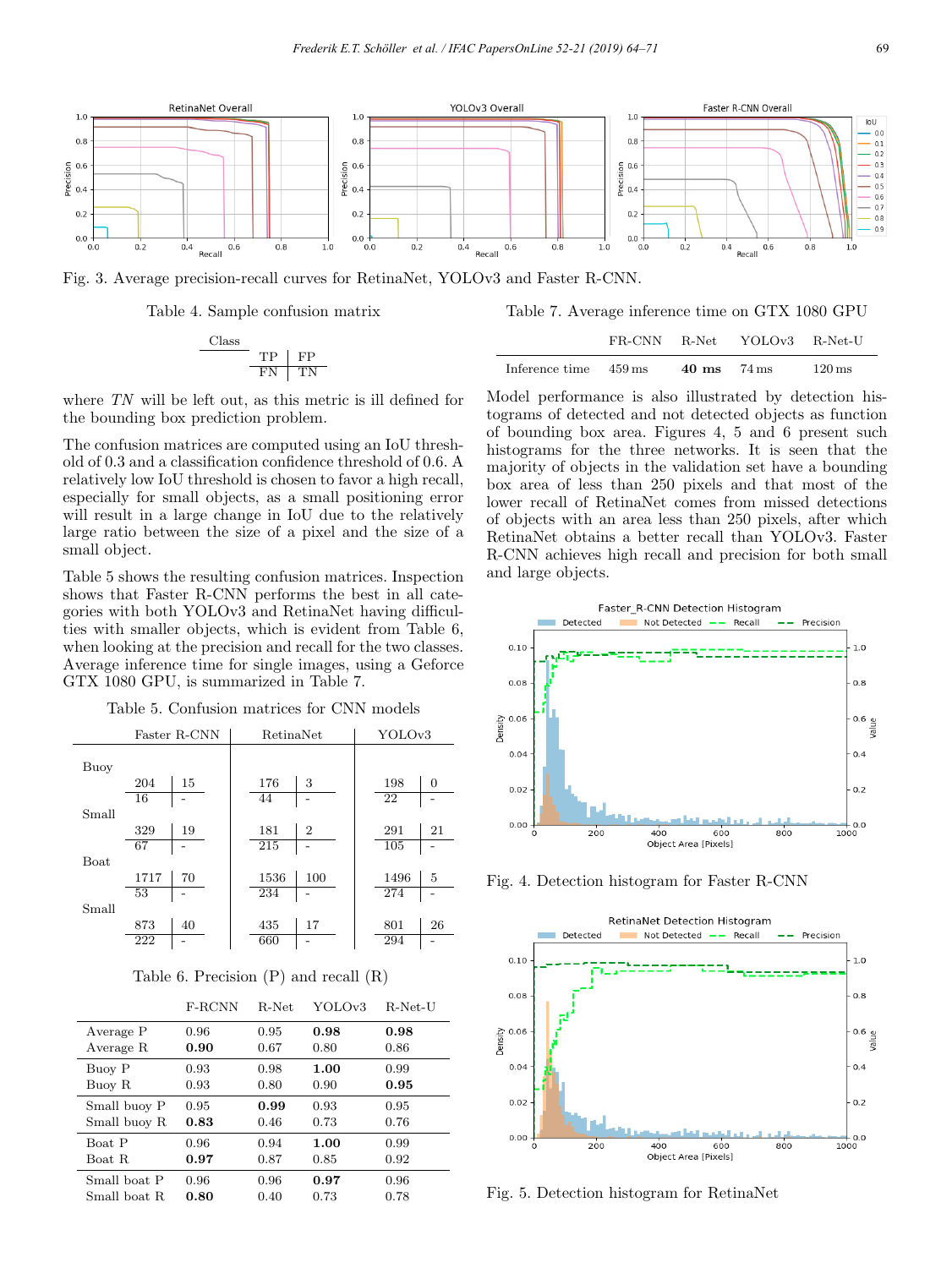

Fig. 6. Detection histogram for YOLOv3

#### 6. DISCUSSION

The performance of the three networks considered in this paper was presented above. Of the three, Faster R-CNN achieved the best overall recall, while YOLOv3 obtained a slightly better precision than the two other networks.

In an autonomous navigation setting, the most important metric to consider is the recall, as it is better to detect a misclassified object, than to miss it altogether. With this in mind, Faster R-CNN is the best performing network. The good performance of Faster R-CNN comes at a price. The average inference time of this network is approximately 5 times that of YOLOv3, and approximately 10 times that of RetinaNet. This added computation time needs to be taken into account, as tracking of objects detected is necessary in an autonomous navigation situation. An inference time of half a second could hamper tracking of objects moving in close proximity to own vessel, or at high velocities relative to own vessel.

Investigation of the poor recall performance of RetinaNet was conducted. One of the issues identified was poor performance on small objects, which is due to the downsampling of the input images conducted in the ResNet-50 network. The first level in the FPN has a downsampling factor of 8 (Lin et al., 2017), which results in fewer features being extracted from small objects. It should therefore be possible to obtain better results by upsampling the input images to e.g  $1440 \times 1080$  pixels and thus counteracting the downsampling of the ResNet-50 network.

A detection histogram for a RetinaNet model trained on  $1440\times1080$  pixel images is presented in figure 7. The model is trained using the RetinaNet implementation found in (Gaiser et al., 2018). It is noted that the upscaled images have resulted in a model with a precision and recall comparable with that of Faster R-CNN, while keeping a relatively low average inference time of 120 ms.

The consequence of missing a detection of an object in a navigation setting could be adverse. The recall performance of the networks shows that they cannot be used for stand-alone detection in an navigation setting. Object tracking over several frames could significantly improve the performance.



Fig. 7. Detection histogram for RetinaNet with upscaled images

#### 7. NAVIGATION PERSPECTIVES

From a navigation perspective, an object requires attention when it is within a range of 5-10 times ship length and has a predicted closest point of approach of less than 3-5 times ship length. The distance of attention and distance of action depend on vessel size and speed.

For vehicles with AIS or a Radar signature, distances are given. For camera-based imaging, objects can be detected with a probability described by the recall values. With object size in image  $s_{image}^{obj}$ , object physical size  $s_{phys}^{obj}$ , focal length  $f_{lens}$ , sensor pixel size  $s_{sensor}$  and distance to an object,  $d_{phys}^{object}$ ,

$$
d_{phys}^{object} = s_{phys}^{obj} \frac{f_{lens}}{s_{image}^{obj}}.
$$
 (10)

With minimum pixel size for detection  $s_{image}^{min}$ , an object can be detected at a maximum distance,  $d_{detect}^{object}$ ,

$$
d_{detect}^{object} = s_{phys}^{obj} \frac{f_{lens}}{s_{image}^{min} s_{sensor}}.
$$
\n(11)

The LWIR camera has a pixel size of  $s_{sensor} = 17 \mu m$ , 90° HFOV and focal length  $f_{lens} = 7.5mm$ .

According to Figure 7, the upscaled RetinaNet has recall 85% for pixel area 50. This area represents a diagonal of 10 pixels. A leisure boat of dimensions height 20m, width  $3.5m$  and length  $10m$ , has a diagonal of  $20.3m$  if seen from bow or stern, and 22.6m in athwart ship view. A leisure boat with such characteristic dimension can hence be detected at a distance of 850 m. The recall of 85% will mean that detection will take place in most frames but there will be frames with no detection. Adequate frame rate and object tracking will be able to alleviate this.

A vessel on oar with characteristic dimension  $s_{phys}^{obj} = 1.5m$ could first be detected when  $65m$  away from own ship with the  $90°$  lens, which would give too short notice to navigate safely. Longer focal length, detection using daylight camera, or use of detection methods other than CNN technology, e.g. edge detection methods, would cope with detection in time for such small objects.